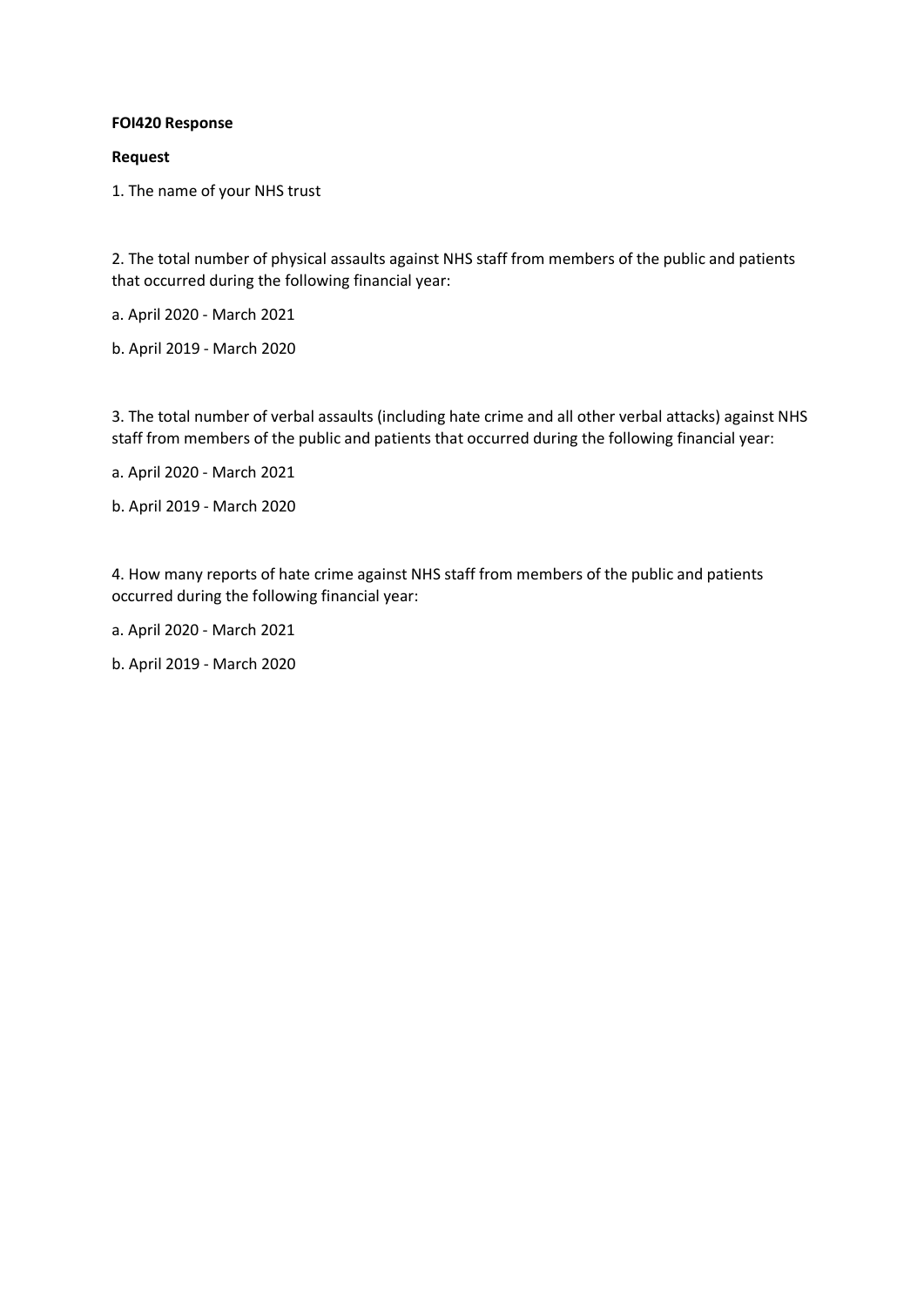## **Response**

Background Information:

Birmingham and Solihull Mental Health NHS Foundation Trust provides a comprehensive mental healthcare service for residents of Birmingham and Solihull, and a range of specialist mental health services to communities across the West Midlands and beyond.

Please refer to table 1 & 2 below, and note the following:

- The data provided in table 1 & 2 has been sourced from the Trust's incident reporting system for the financial year 2019-2020 and 2020-2021.
- Data provided in table 1 is in relation to question 2 & 3.

Table 1 includes all physical/verbal assaults on staff members by patients and 3rd parties (A 3<sup>rd</sup> party is someone who is involved in the incident but is not a patient or member of staff, e.g. visitor, family)

- Table 1 also includes sexual assaults on staff members by patients and 3rd parties, as this can be categorised as a physical assault.
- The Trust cannot provide segregated data for hate crimes, this is because we do not report hate crime separately to physical/verbal assault.
- In response to question 4 we have included all 9 protected characteristics that were listed as being a factor of the physical, sexual & verbal assault. Note that multiple protected characteristics can be listed for a single incident.

| <b>Response to Question 2 &amp; 3</b> | 2019-20 | 2020-21 |
|---------------------------------------|---------|---------|
| <b>Physical</b>                       | 1308    | 1241    |
| <b>Verbal</b>                         | 310     | 445     |
| <b>Total</b>                          | 1618    | 1686    |

#### **Table 1:**